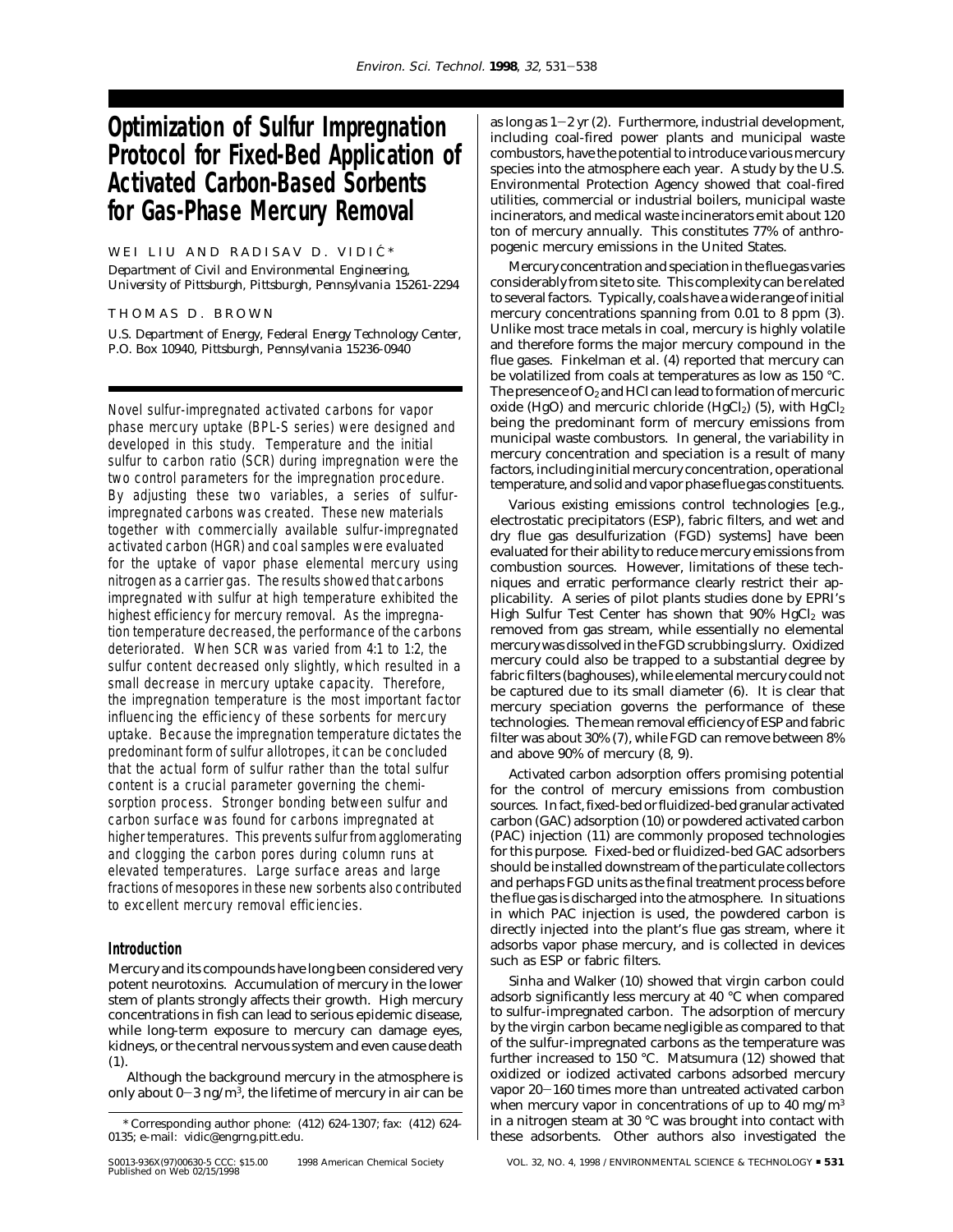







**FIGURE 2. Mercury uptake by BPL-S-4/1 series produced at different impregnation temperatures.**

feasibility of mercury removal by commercially available sulfur-impregnated carbons (*13*, *14*).

Vidic and McLaughlin (*15*) studied F-400 (virgin bituminous coal-based carbon), HGR (commercially available sulfur-impregnated carbon), and F-400S (F-400 carbon impregnated with sulfur using a novel impregnation procedure) for their ability to adsorb mercury vapors. The sulfurimpregnated carbons performed much better than the virgin carbon. The main reason was that physisorption dominated the capacity of a virgin carbon while chemisorption, which was facilitated by the formation of HgS, controlled the adsorption ability of sulfur-impregnated carbons.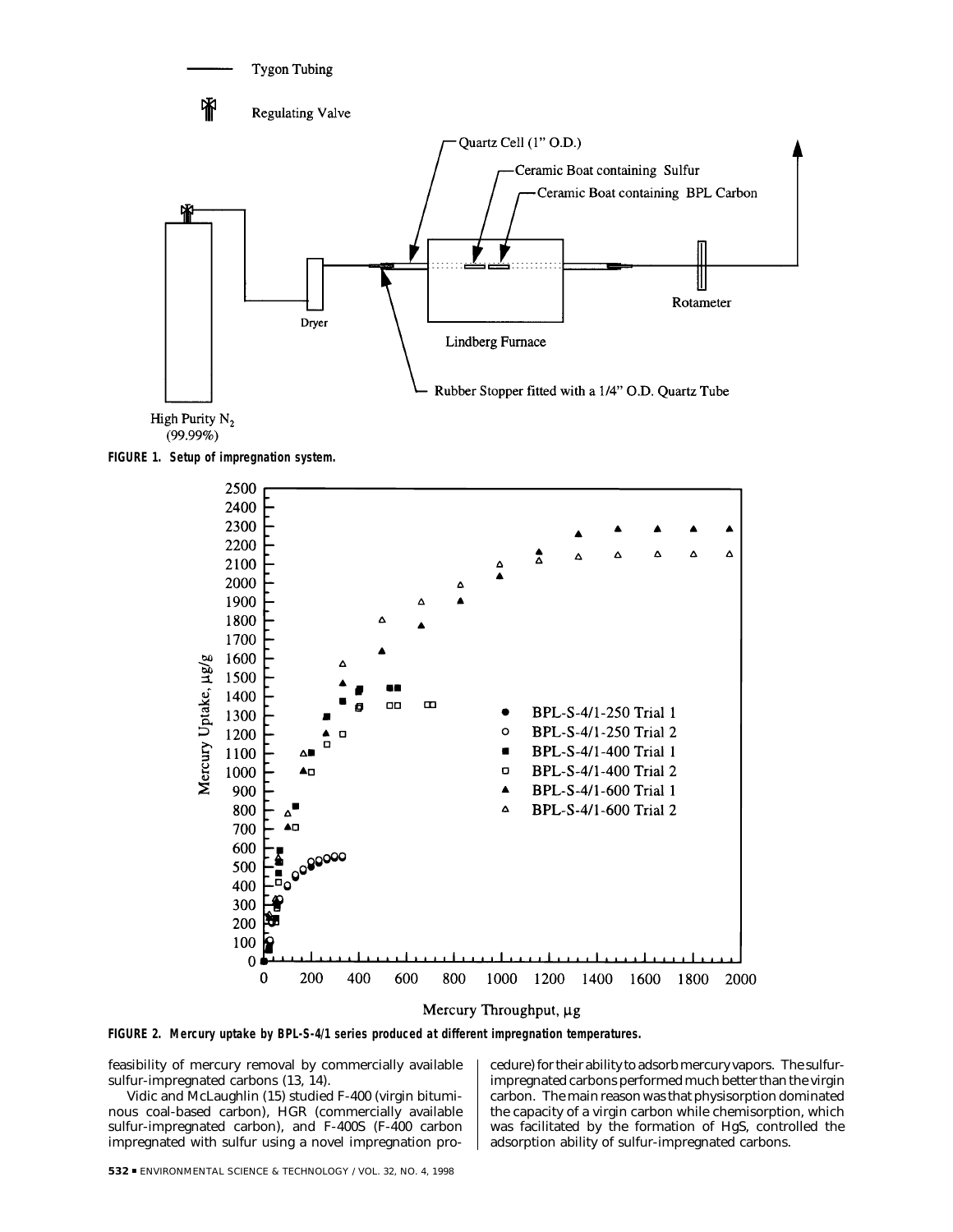

Mercury Throughput, µg

**FIGURE 3. Mercury uptake by BPL-S-600 series with different SCR.**

| TABLE 1. Dominant Sulfur Allotropes at Different Temperatures |           |           |                    |           |          |                                         |
|---------------------------------------------------------------|-----------|-----------|--------------------|-----------|----------|-----------------------------------------|
| temp $(^{\circ}C)$                                            | $S_8$ (%) | $S_7$ (%) | S <sub>6</sub> (%) | $S_5$ (%) | $S2$ (%) | vapor<br>pressure<br>(atm) <sup>a</sup> |
| 180                                                           | 65        | 15        | 15                 |           |          | 0.0027                                  |
| 250                                                           | 49        | 27        | 21                 |           |          | 0.017                                   |
| 400                                                           | 22        | 36        | 28                 | 5         | 2        | 0.496                                   |
| 600                                                           |           |           | 59                 |           | 16.4     | >3.817                                  |
| <sup>a</sup> Calculated based on ref 19.                      |           |           |                    |           |          |                                         |

The primary goal of this study was to further investigate the impact of the sulfur impregnation method on the efficiency of vapor phase mercury uptake by these sorbents. Two operational parameters that were tested during the impregnation procedure included temperature and the initial sulfur to carbon ratio (SCR) during impregnation, while the performance of these carbons was evaluated using fixedbed breakthrough studies with nitrogen as a carrier gas.

Sulfur allotropes that predominate at higher temperatures have more active terminal atoms and would facilitate more effective mercury uptake. Apparently higher impregnation temperatures are not cost-effective for industrial application. A series of impregnation temperatures were chosen to test the performance of these new carbons. By doing so, an optimal impregnation temperature range can be established for high efficiency of mercury control.

Another important factor for the production of these sorbents is SCR. In our previous paper (*16*), we reported that the amount of mercury chemisorbed by sulfurimpregnated carbons was far below the stoichiometric prediction for the formation of HgS, indicating that a large

| TABLE 2. Sulfur Content and Surface Area of Sorbents Used in |  |  |  |  |
|--------------------------------------------------------------|--|--|--|--|
| <b>This Study</b>                                            |  |  |  |  |

| sample type            | sulfur<br>content, (wt %) | specific surface<br>area $(m^2/q)$ |
|------------------------|---------------------------|------------------------------------|
| BPL-S-4/1-250          | $36.2 - 38.5$             | $164.4 - 170.6$                    |
| BPL-S-4/1-400          | $10.27 - 10.65$           | $628.7 - 634.4$                    |
| BPL-S-4/1-600          | $10.04 - 10.18$           | $823.7 - 845.7$                    |
| BPL-S-2/1-600          | $9.12 - 9.21$             | $897.6 - 909.5$                    |
| BPL-S-1/1-600          | $8.31 - 8.39$             | $847.6 - 860.6$                    |
| BPI - S-1/2-600        | $7.11 - 7.23$             | $859.0 - 888.6$                    |
| BPL                    | $0.51 - 0.73$             | $987.7 - 1026.0$                   |
| BPL (heated to 600 °C) | $0.45 - 0.51$             | $960.7 - 989.5$                    |
| HGR                    | $9.66 - 10.01$            | $782.6 - 823.1$                    |
| React-A-4/1-600        | $8.56 - 8.69$             | $826.2 - 876.2$                    |
| UFP                    | $1.39 - 1.47$             | $45 - 51.3$                        |
| UFP-4/1-600            | $4.57 - 4.65$             | $20.5 - 24.3$                      |

amount of sulfur did not participate in the reaction. Therefore, different SCRs were selected to see if lower amounts of sulfur could be used to achieve the same mercury uptake efficiency.

# **Materials and Experimental Section**

A commercially available bituminous coal-based activated carbon (BPL) was supplied by the manufacturer (Calgon Carbon Corporation, Pittsburgh, PA) in  $4 \times 10$  U.S. mesh size. HGR, which is a sulfur-impregnated activated carbon derived from BPL in  $4 \times 10$  and  $12 \times 30$  U.S. mesh sizes, and React-A, which is a regenerated activated carbon in  $4 \times 10$ U.S. mesh size, were also provided by the same manufacturer. Both BPL and HGR carbons were ground into  $60 \times 80$  mesh size having a geometric mean diameter of 0.021 cm. A sample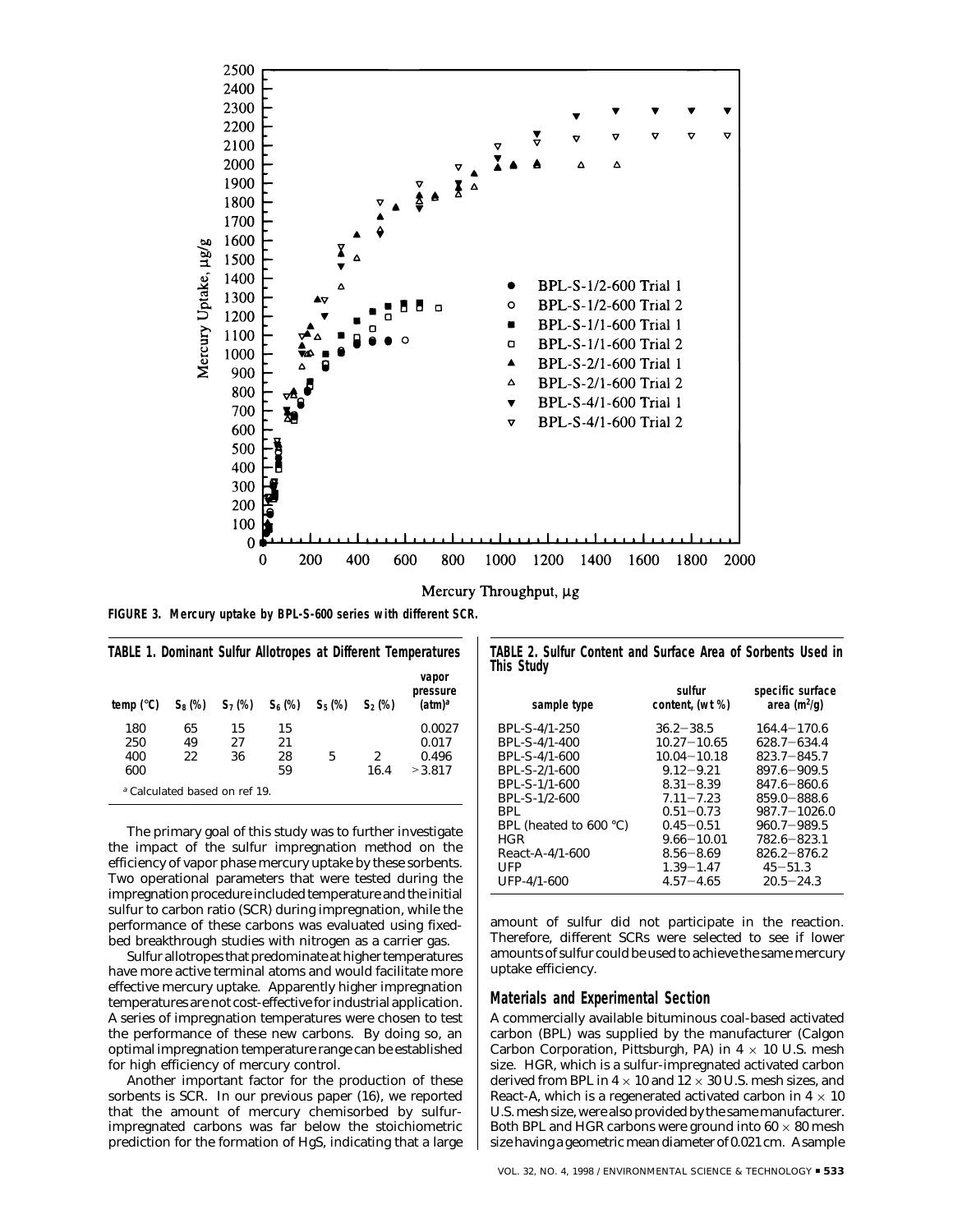

Mercury Throughput, µg

**FIGURE 4. Mercury uptake by UFP coal and HGR carbon.**

of Upper Freeport (UFP) coal (FETC, Pittsburgh, PA) was also used in this study. This coal sample contained mainly fine particles, and it was sieved to  $170 \times 230$  U.S. mesh size.

Figure 1 shows the configuration of the experimental system used for impregnating elemental sulfur onto the solid substrate. High-purity (99.99+%) elemental sulfur flakes (Aldrich Chemical Company, Milwaukee, WI) were used in the impregnation process. A 19 in. long, 1 in. o.d., openended, hollow quartz tube was used as a holder in the tube furnace (Lindberg Type 55035, Watertown, WI). Two grams of solid substrate was placed evenly in a ceramic boat, and a predetermined amount of sulfur was placed in another ceramic boat. The nitrogen gas flow rate through the quartz tube was set at 60 mL/min, and the upstream rubber stopper on the quartz tube was removed to place the boats into the tube. The system was quickly closed, and nitrogen gas was passed through the quartz tube for 1 h at room temperature to completely remove traces of oxygen from the tube and create inert atmosphere. The furnace temperature was adjusted to the required setting and maintained for 2 h while continuously purging nitrogen gas through the system. After the furnace cooled back to room temperature, the carboncontaining boat was stored in a dessicator.

Three different temperature settings were selected for the impregnation process, namely 250, 400, and 600 °C. Since the chemisorption of sulfur onto activated carbon was maximized at 600 °C (*17*), this temperature was chosen as the upper limit. The designation of newly derived sorbents was based on the starting material, the initial sulfur to carbon ratio (SCR), and impregnation temperature. For example, BPL-S-4/1-600 denotes a BPL carbon that was impregnated with sulfur at SCR of 4:1 and temperature of 600 °C. The

same sulfur impregnation procedure was also used when impregnating React-A and UFP coal.

Newly developed-sulfur impregnated carbons and other sorbents used in this study were evaluated for their efficiency of vapor-phase elemental mercury removal in the fixed-bed reactor. The empty bed contact time was about 0.012 s. Detailed description of the testing protocol and analytical procedures can be found elsewhere (*16*).

Sulfur content of HGR, React-A, UFP coal, and newly developed sulfur-impregnated carbon series was measured by a Leco Model SC 132 sulfur determinator (Leco Corporation, St. Joseph, MI). A classic nitrogen BET method was used to determine the surface area and pore size distribution of each sample (Orr Surface-Area Pore-Volume Analyzer Model 2100, Micromeritics Instrument Corporation, Atlanta, GA).

## **Results and Discussion**

Since the performance of sulfur-impregnated activated carbons should be a function of both SCR and impregnation temperature, it was decided to divide sorbents into two groups when evaluating their performance. Three carbons prepared with the SCR of 4:1 and impregnation temperatures of 250, 400, and 600 °C constituted group A. Four carbons produced at the impregnation temperature of 600 °C using the SCR of 4:1, 2:1, 1:1, and 1:2 constituted group B.

To facilitate direct comparison of these mercury sorbents, the experimental conditions for each column run were always kept the same: 100 mg of sulfur-impregnated carbon was placed in the fixed-bed reactor operated at 140 °C using the influent mercury concentration of 55  $\mu$ g/m<sup>3</sup> and a N<sub>2</sub> flow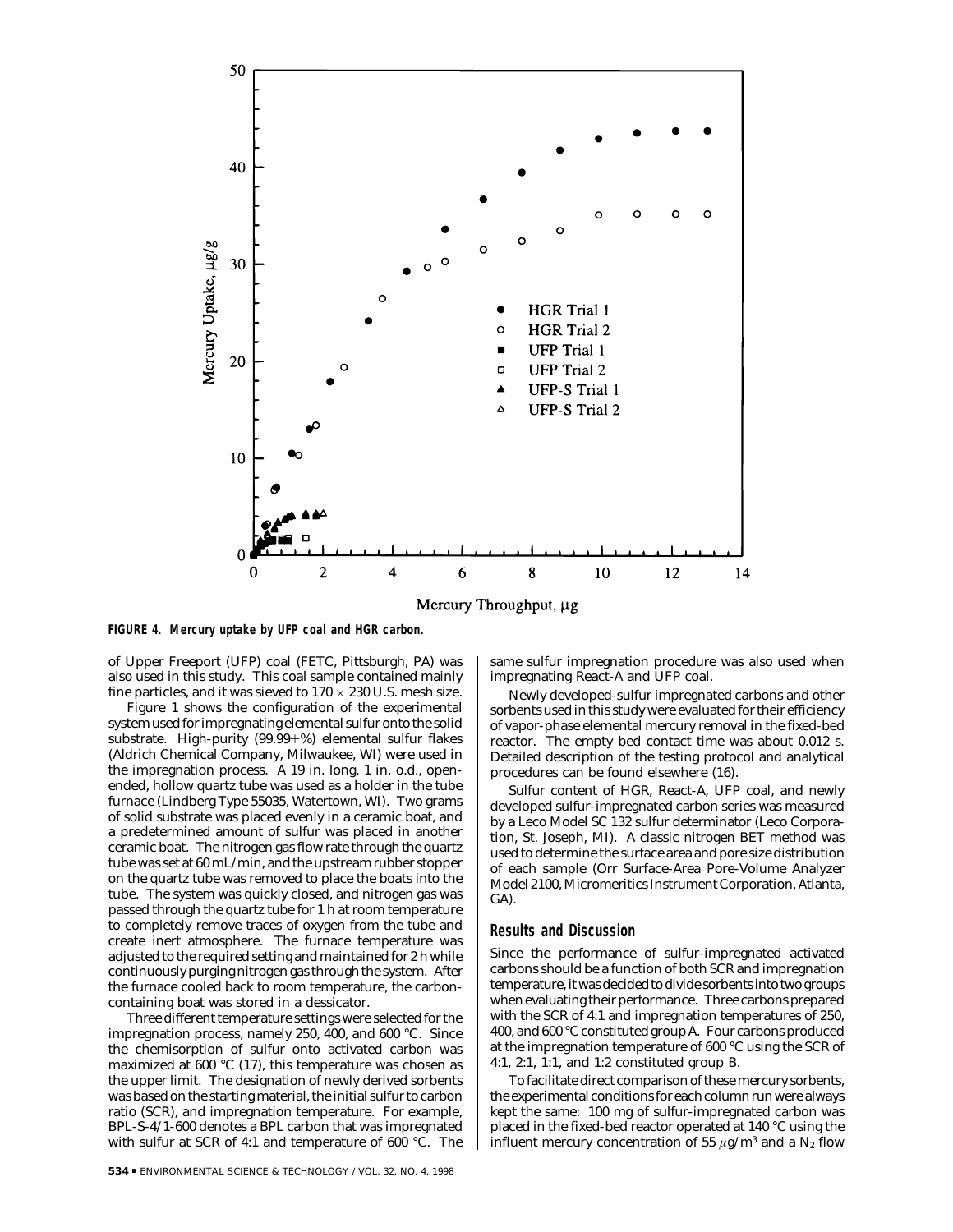

Mercury Throughput, µg

**FIGURE 5. Mercury uptake by sulfur-impregnated virgin and reactivated carbons.**

rate of 1.0 L/min. The normalized effluent concentration as a function of time (breakthrough curve) is generated for each adsorbent, and the amount of mercury adsorbed in each run can be calculated by integrating the area above the breakthrough curve.

Figure 2 shows mercury uptake as a function of the amount of mercury supplied to the adsorber (mercury throughput) for the carbons in group A. As can be seen from this figure, mercury uptake is strongly related to the impregnation temperature. As the impregnation temperature increased, the capacity for mercury removal also increased. For example, the maximum mercury uptake for BPL-S-4/1-250 is about 550 *µ*g of Hg/g of carbon, while the capacity for BPL-S-4/1-600 is about 2200  $\mu$ g of Hg/g of carbon.

Figure 3 illustrates the mercury removal efficiency for the four carbons in group B. When SCR changed from 4:1 to 2:1, the capacity for mercury removal did not experience a significant decrease. Major loss in capacity was observed when SCR was reduced from 2:1 to 1:1. As shown in Figure 3, both BPL-S-4/1-600 and BPL-S-2/1-600 exhibited high capacity for mercury uptake, while the capacities of BPL-S-1/1-600 and BPL-S-1/2-600 are approximately 40-50% lower.

Figure 4 compares mercury uptake capacity of coal samples and HGR. From the scale of the ordinate, it is clear that the uptake capacity for these three samples is much lower than the capacity of BPL-S series. The amount of mercury adsorbed by HGR was only 35-<sup>45</sup> *<sup>µ</sup>*g of Hg/g of carbon. Mercury uptake capacity of UFP-4/1-600 was only 4 *µ*g of Hg/g of coal, while the uptake capacity of UFP was negligible (less than 2 *µ*g of Hg/g of coal).

Adsorption capacity of React-A-4/1-600 is compared to the performance of BPL-S-4/1-600 in Figure 5. As is apparent from this figure, React-A-4/1-600 demonstrated very similar performance for mercury uptake to that of BPL-S-4/1-600, yielding the overall mercury uptake capacity of 1900 *µ*g of Hg/g of carbon.

A previous study (*10*) showed that the mechanism for mercury removal by sulfur-impregnated carbons was primarily through the formation of mercuric sulfide (HgS). Therefore, the physical and chemical properties of sulfur, the predominant form of sulfur, the available surface area, and the pore size distribution are essential factors that influence the performance of these sorbents.

The presence of various sulfur allotropes on the carbon surface depends on their distribution in the vapor phase, which is a strong function of ambient temperature (*18*) and is provided in Table 1. The difference between various sulfur allotropes in terms of the availability of active terminal sulfur atoms to react with mercury and associated differences in the performance of sulfur-impregnated carbons is discussed by Korpiel and Vidic (*16*).

The last column of Table 1 shows the saturated sulfur vapor pressures at different temperatures, which were calculated based on the empirical equations given by Hampel (*19*). When the temperature increases, the vapor pressure of sulfur increases rapidly, indicating that sulfur molecules are present mainly in the vapor phase rather than in the liquid phase. Since nitrogen gas was continuously flushing the quartz cell during the impregnation process, lower amounts of sulfur could be attached to the carbon surface at higher impregnation temperatures. As can be seen from Table 2, which provides key properties of sulfur-impregnated sorbents utilized in this study, the sulfur content decreased from about 37% to about 10% as the impregnation temperature increased from 250 to 400 °C. When the impregnation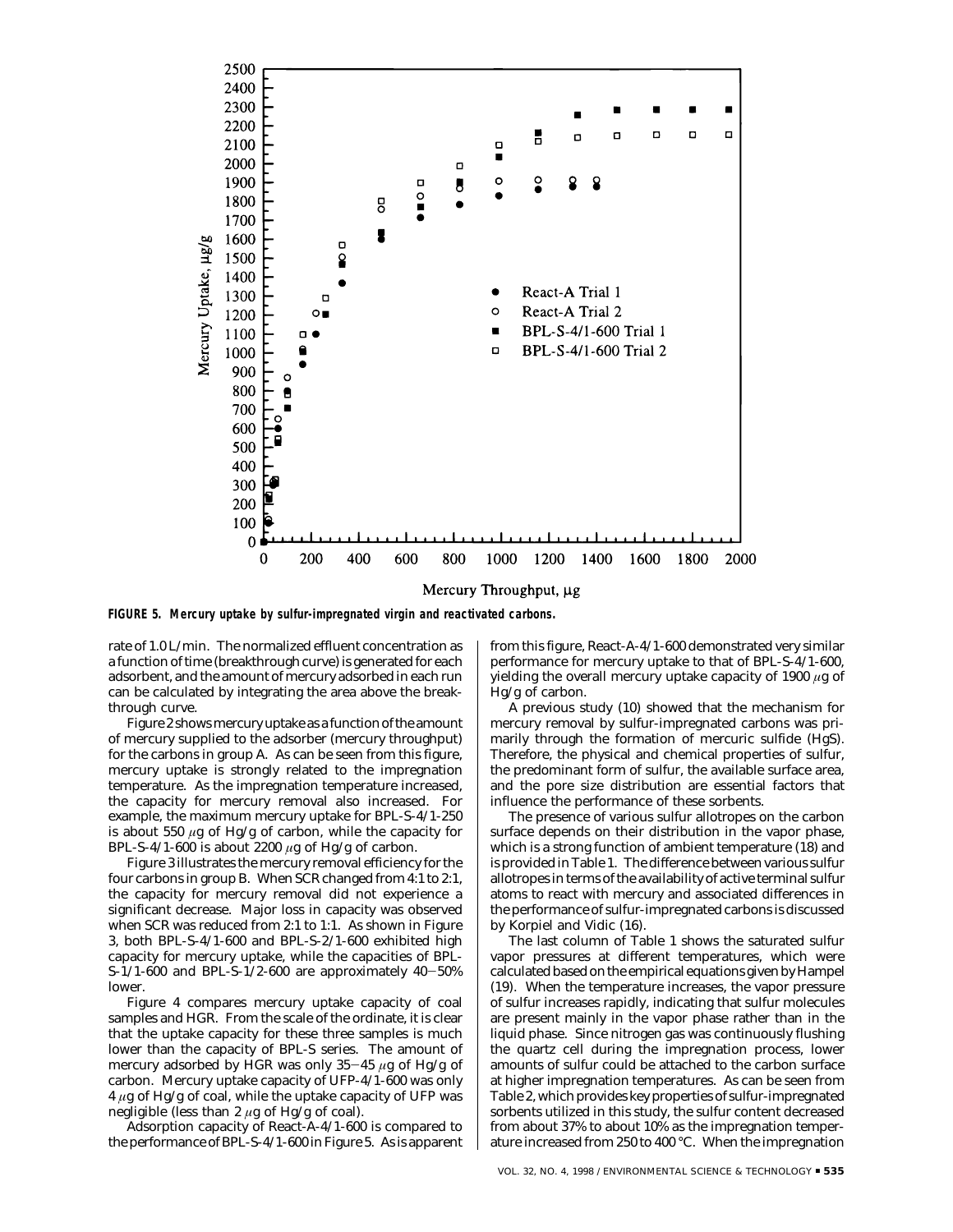

**FIGURE 6. TGA analyses for different sorbents.**

temperature was further increased to 600 °C, the effect of saturated vapor pressure became less significant since the sulfur content of BPL-S-4/1-600 was only slightly lower than that of BPL-S-4/1-400.

The data in Table 2 also show that the sulfur content in BPL-S-600 series decreased from about 10% to about 7% as the SCR decreased from 4:1 to 1:2. This change in SCR not only decreased the absolute amount of sulfur on the carbon surface but also reduced the number of terminal active sulfur atoms. The direct consequence was that the mercury removal capacity became smaller.

As discussed above, the mechanism for mercury adsorption is governed by the reaction between active sulfur atoms and vapor phase mercury molecules. Although the impregnation temperature was the most important factor influencing the efficiency of these new adsorbents, lower SCR values also decreased their efficiency for mercury removal. However, SCR did not exhibit as strong influence on the performance of these novel carbons as did the impregnation temperature. Therefore, the assessment of the performance of sulfur-impregnated carbon for mercury removal cannot rely solely on the measured sulfur content of the sorbent.

Figure 6 provides the results of TGA tests performed on the sorbents used in this study according to procedure described by Korpiel and Vidic (*16*). As can be seen from this figure, all sorbents prepared at impregnation temperatures above 400 °C (BPL-S-4/1-600, BPL-S-4/1-400, UFP-4/1-600) exhibited negligible weight loss while those prepared at lower temperatures (HGR and BPL-S-4/1-250) lost more than 90% of the sulfur content during the heating process. A detailed explanation of such behavior and the associated impact on mercury uptake is provided by Korpiel and Vidic (*16*).

Classical nitrogen BET method was used to study the microstructure of these new activated carbons. The specific surface area for each adsorbent is listed in Table 2. For the BPL-S-4/1 series, the specific surface area decreased with a decrease in the impregnation temperature. For instance, the specific surface area of BPL-S-4/1-250 was only 20% of BPL-S-4/1-600 surface area. Comparing the surface area of virgin and heated (at 600 °C without the addition of sulfur) BPL carbons, it can be seen that the surface area does not change significantly as a result of exposure to 600 °C (Table 2). This indicates that the major reason for the loss of surface area for all these carbons is the impregnation with sulfur.

As shown in Table 1, the major forms of sulfur allotropes at low temperature are  $S_8$  and  $S_7$ . These ring-structured molecules could only enter large pores and easily form clusters. Consequently, these clusters blocked pore entrances and reduced the total surface area measurable by BET method. Since BPL-S-600 carbons were prepared at high temperature, clogging was not a problem, and as shown in Table 2, none of them exhibited significant loss of surface area due to impregnation process regardless of the variations in SCR.

Table 2 also shows that both UFP and UFP-4/1-600 have very small specific surface area, which minimizes the chances for sulfur to attach to the coal surface. The actual sulfur contents for UFP and UFP-4/1-600 were only about 1.4% and 4.6%. As shown in Figure 4, their capacities for mercury removal are negligible since both sorbents have very low surface area and low sulfur content.

React-A-4/1-600 exhibited similar physical characteristics as the BPL-S-4/1 series. Its high surface area and large portion of active sulfur terminal atoms facilitated effective mercury removal. Figure 5 shows that React-A-4/1-600 is a highly efficient adsorbent like the sulfur-impregnated adsorbents derived from virgin activated carbons.

The liquid nitrogen desorption method was used to measure the pore size distribution of HGR and BPL and its derivatives. All pore size distribution measurements on the BPL-S-4/1 series are summarized in Figure 7. As can be seen from this figure, the undersized pores (radius less than 20 Å) and the oversized pores (radius greater than 180 Å)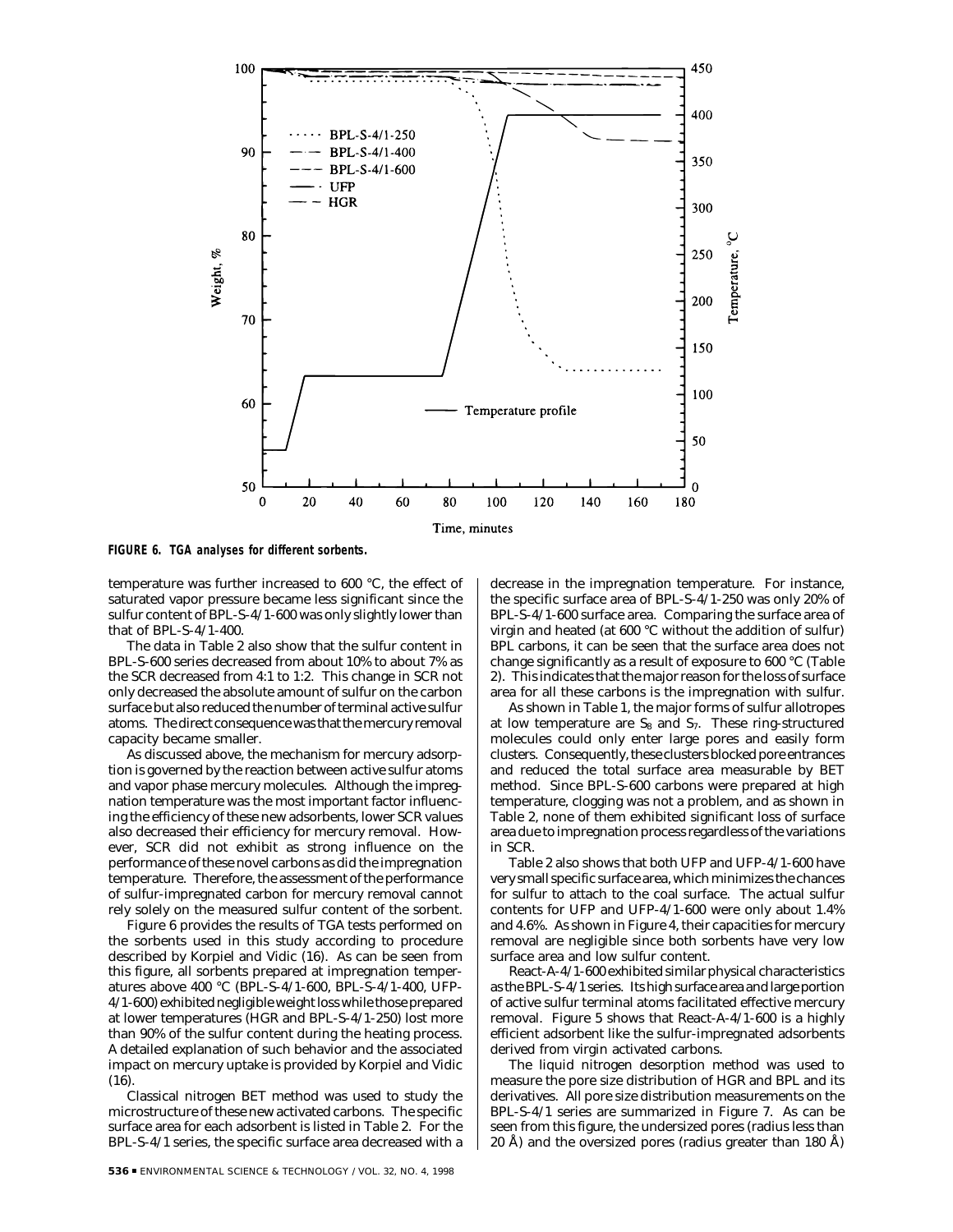

**FIGURE 7. Pore size distribution for BPL-S-600, BPL, and HGR carbons.**

consist only of a small portion of total pores for all carbons used in this study. The major differences among these carbons can be found in the distribution of  $40-100$  Å pores. In order to study the temperature effect on pore size distribution, virgin BPL carbon was heated at 600 °C for 2 h. As can be seen in Figure 7, heated BPL has larger volume of pores in the range of  $40-100$  Å than virgin BPL. Apparently, 600 °C was sufficiently high temperature to induce changes in the inner structure of BPL carbon, resulting in pore opening.

It is postulated that this difference in pore size distribution among BPL-S carbons is a direct result of impregnation temperature and sulfur loading. First, the amount of sulfur attached to the carbon increased as the impregnation temperature decreased. As a result, more pores will be filled for BPL-S-4/1-250 carbon. The existing form of sulfur molecules is another important factor. At lower impregnation temperatures, sulfur molecules are mainly in the form of rings or long linear chains. Although these molecules will have little steric hindrance for oversized pores, they may form barriers in the medium size pores. As these large sulfur molecules attach to the carbon surface, they tend to block the entrance to medium pore openings and form multilayers to further reduce the surface area. At higher impregnation temperatures, smaller and shorter chain sulfur molecules are dominant. They can migrate easily along the carbon pores, resulting in a more uniform sulfur distribution. Thus, more medium size pores are available in the carbons prepared at higher temperatures. As stated earlier, HGR is a commercially available sulfur-impregnated activated carbon. Although the detailed preparation steps for HGR are not available, the temperature range for HGR manufacturing is estimated to be between 150 and 200 °C. It showed similar

sulfur content to BPL-S-4/1-600, and its specific surface area was also high. But the major portion of internal pores was in the  $20-60$  Å range. Since the impregnation temperature was low, it contained lower amounts of active terminal sulfur atoms, which was the key reason that HGR had a much lower capacity for mercury removal as compared to the BPL-S series. It should be noted that SCR does not have nearly as much influence on pore size distribution since very similar distributions were measured for carbons prepared using the SCR that varied by a factor of 8 (data not shown).

## **Acknowledgments**

Funding for this work was provided by the U.S. Department of Energy (Grant DE-FG22-96PC96212). The views expressed are entirely those of authors and do not necessarily reflect the views of the Agency. Mention of trade names or commercial products does not constitute endorsement or recommendation for use.

## **Literature Cited**

- (1) Ferens, M. C. *A Review of the Physiological Impact of Mercurials*; U.S. Environmental Protection Agency, U.S. Government Printing Office: Washington, DC, 1974; EPA 660/3-73-022.
- (2) Iverfeldt, A.; Munthe, J.; Brosset, C.; Pacyna, J. *Water, Air Soil Pollut.* **<sup>1995</sup>**, *<sup>80</sup>*, 227-233.
- (3) Smith, I. *Trace Elements from Coal Combustion: Emissions*; IEA Coal Research: June 1987; IEA CR/011.
- (4) Finkelman, R. B.; Palmer, C. A.; Krasnow, M. R.; Aruscavage, P. J.; Sellers, G. A.; Dulong, F. T. *Energy Fuels* **<sup>1990</sup>**, *<sup>4</sup>*, 755-766.
- (5) Hall, B; Schager, P.; Lindqvist, O. *Water, Air Soil Pollut.* **1991**, *<sup>56</sup>*, 3-14.
- (6) Volland, C. *84th Annual Meeting and Exhibition*; AWMA: Vancouver, BC, 1991; Paper 91-35.1.